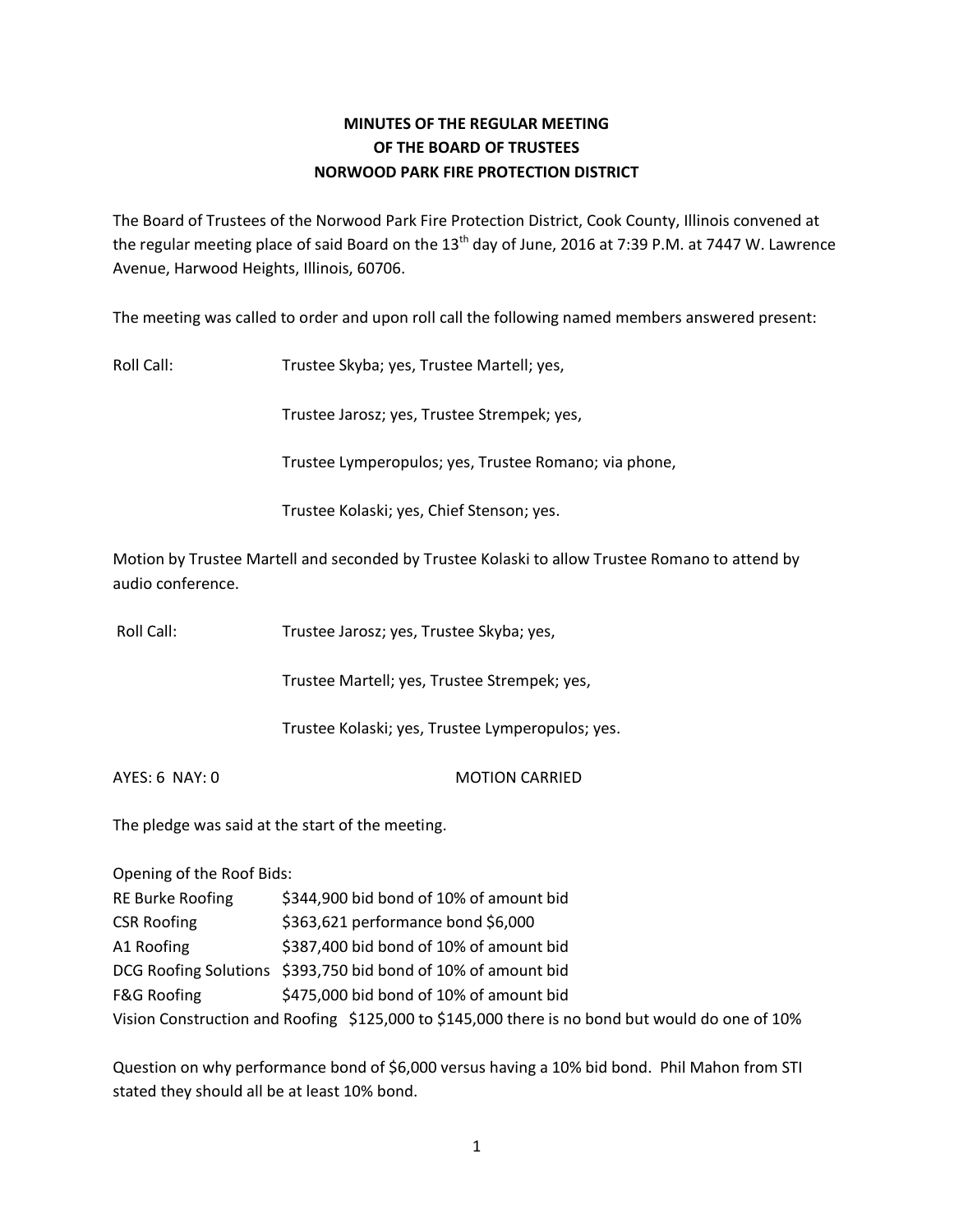Member from Vision explained his product. Trustee Martell stated that this would not be a tear off, but a repair of the roof.

Discussion on R values and Phil from STI explained the 3 types of decks on the building and issues. The entire roof will go down to the deck and replace the vapor barrier. The specs were made for a 30 year life with a 15 year warranty if proper maintenance is performed.

The bids will go to STI-with Phil Mahon to review.

Trustee Jarosz asked if the maintenance system would have to meet the federal R rating standards- Phil stated no since it is a repair and not a tear off.

Trustee Martell asked if STI will be on site during installation, Phil stated that yes they will be as well as the manufacturers will be present.

They only have to disconnect a blower vent otherwise things should be fine. There would possibly be extra costs involved, a 5% contingency would normally be needed.

# **COMMUNICATION WITH AUDIENCE** (Public Participation)

A motion was made by Trustee Strempek and seconded by Trustee Kolaski to suspend the rules to permit visitors to be recognized. The Board retains the right to refuse to recognize any individual if they feel their comments are not relevant or to "put them off", if they exceed their time allotment. After all have had an opportunity to address the Board, the President moves the rules be reinstated, and the Board will proceed with meeting.

AYES: 7 NAY: 0 MOTION CARRIED

Motion by Trustee Skyba and seconded by Trustee Martell to approve the payment of all current disbursements in the amount of \$417,536.28.

Roll Call: Trustee Skyba; yes, Trustee Martell; yes,

Trustee Jarosz; yes, Trustee Strempek; yes,

Trustee Lymperopulos; yes, Trustee Kolaski; yes,

Trustee Romano; yes.

AYES: 7 NAY: 0 MOTION CARRIED

Motion by Trustee Kolaski and seconded by Trustee Jarosz to approve the minutes of the Regular Session meeting held on May  $9<sup>th</sup>$ , 2016.

Roll Call: Trustee Skyba; yes, Trustee Martell; yes,

Trustee Jarosz; yes, Trustee Strempek; yes,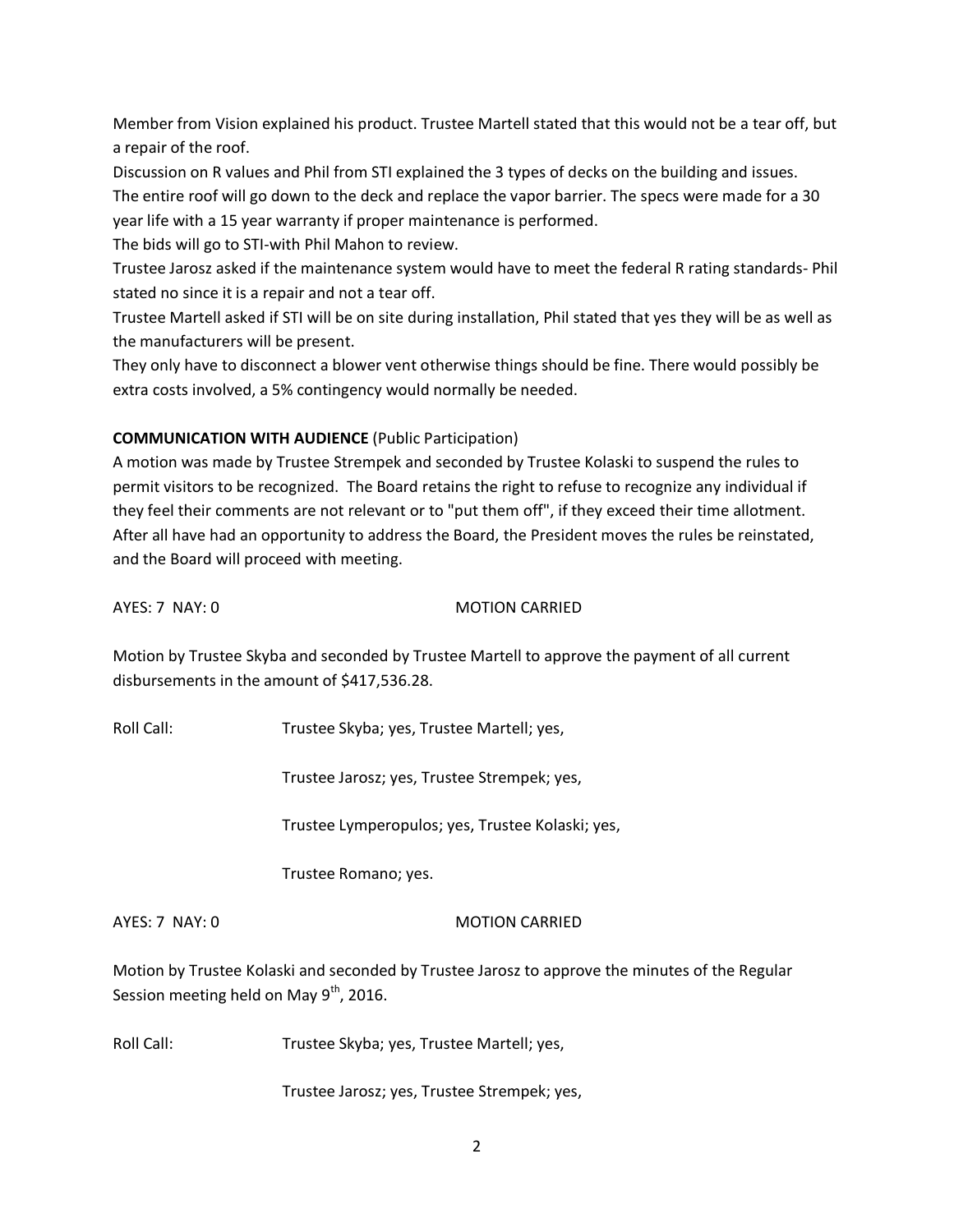Trustee Lymperopulos; yes, Trustee Romano; abstain,

Trustee Kolaski; yes.

AYES: 7 NAY: 0 MOTION CARRIED

Motion by Trustee Skyba and seconded by Trustee Lymperopulos to approve the minutes of the Special meeting held on May 25<sup>th</sup>, 2016.

Roll Call: Trustee Skyba; yes, Trustee Lymperopulos; yes,

Trustee Martell; yes, Trustee Strempek; yes,

Trustee Jarosz; yes, Trustee Romano; abstain,

Trustee Kolaski; yes.

AYES: 7 NAY: 0 MOTION CARRIED

Motion by Trustee Kolaski and seconded by Trustee Jarosz to approve the Closed Session meeting held on May 25<sup>th</sup>, 2016.

Roll Call: Trustee Kolaski; yes, Trustee Jarosz; yes,

Trustee Skyba; yes, Trustee Martell; yes,

Trustee Strempek; yes, Trustee Romano; abstain,

Trustee Lymperopulos; yes.

AYES: 7 NAY: 0 MOTION CARRIED

### **TREASURER'S REPORT**

Schedule of Assets (Arising from Cash Transactions) May 31st, 2016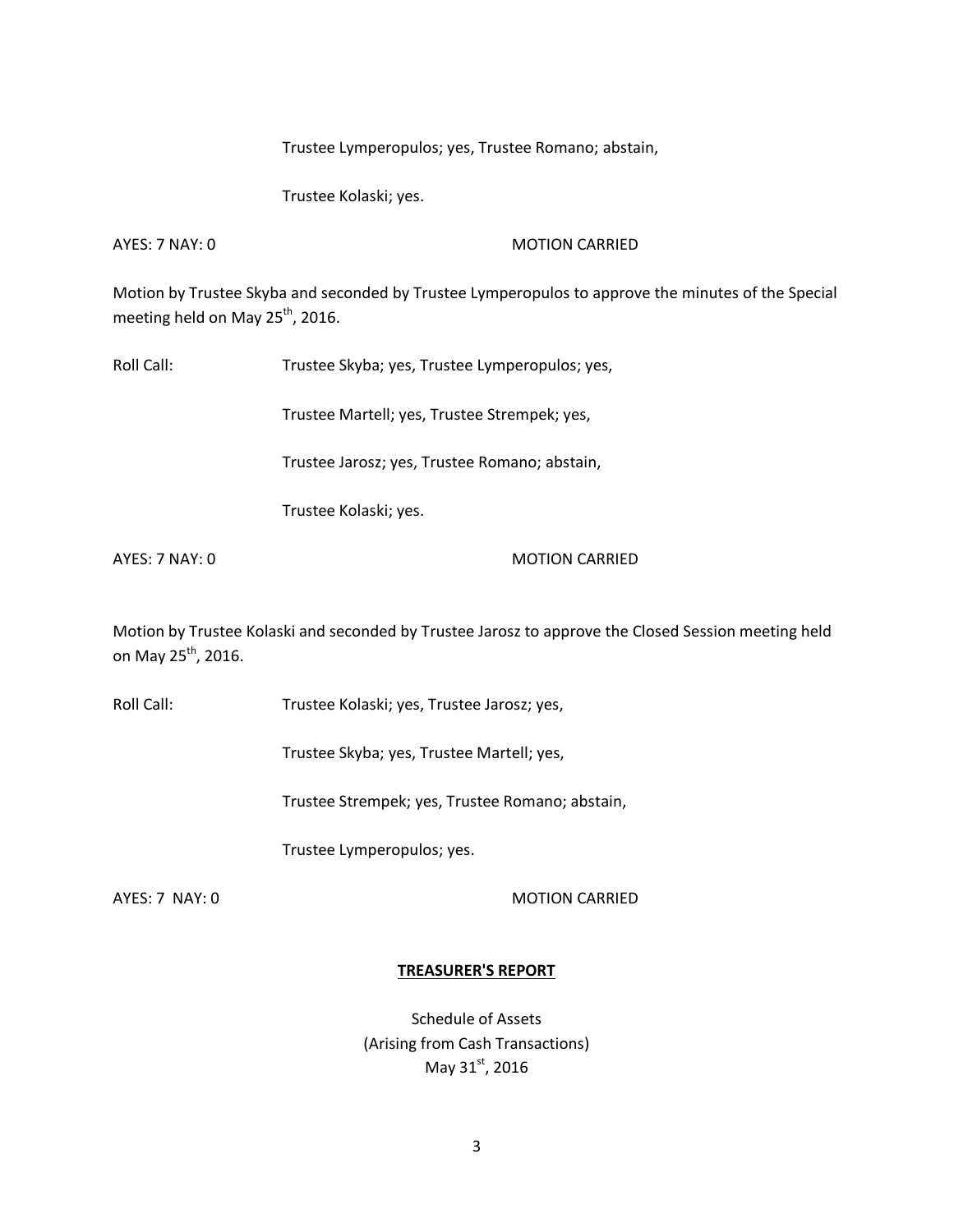Assets Checking and money market accounts (interest rate- APY):

| Plaza Bank checking #4303503 (0.046%)                       | \$7,735.09             |  |
|-------------------------------------------------------------|------------------------|--|
| Plaza Bank money market #4303498 (0.295%)                   | 882,011.78             |  |
| Plaza Bank ambulance billing money market #4304492 (0.295%) | 396,894.46             |  |
| Plaza Bank-Medical #1003102                                 | 474.63                 |  |
| Total checking and money market accounts                    | \$1,287,115.96         |  |
| Certificates of deposit (interest rate and maturity):       |                        |  |
| Byline Bank (1.00%, 03/02/17)                               | 631,101.96             |  |
| Belmont Bank and Trust (1.00% 08/23/16)                     | 552,879.99             |  |
| Belmont Bank (1.00% 08/05/16)                               | 127,279.83             |  |
| Byline Bank (1.00% 03/17/17)                                | 428,435.17             |  |
| Belmont Bank (1.00% 08/21/16)                               | 528,577.04             |  |
| Belmont Bank (.996% 07/19/16)                               | 373,463.27             |  |
| Total certificates of deposit                               | 2,641,737.26           |  |
| Total checking, money market and certificates of deposit    | <u>\$ 3,928,853.22</u> |  |

Motion by Trustee Martell seconded by Trustee Romano to approve the Treasurer's report as presented from the Financial Statement for May 2016**.** 

We have a CD coming due in July which we can use to pay for the roof. Trustee Romano stated that the financial report is currently showing an excess in revenues vs expenses, would like to have everyone keep in mind that with one month left of the fiscal year, we will end up with deficit spending.

Roll Call: Trustee Skyba; yes, Trustee Martell; yes,

Trustee Jarosz; yes, Trustee Strempek; yes,

Trustee Romani; yes, Trustee Lymperopulos; yes,

Trustee Kolaski; yes.

AYES: 7 NAY: 0 MOTION CARRIED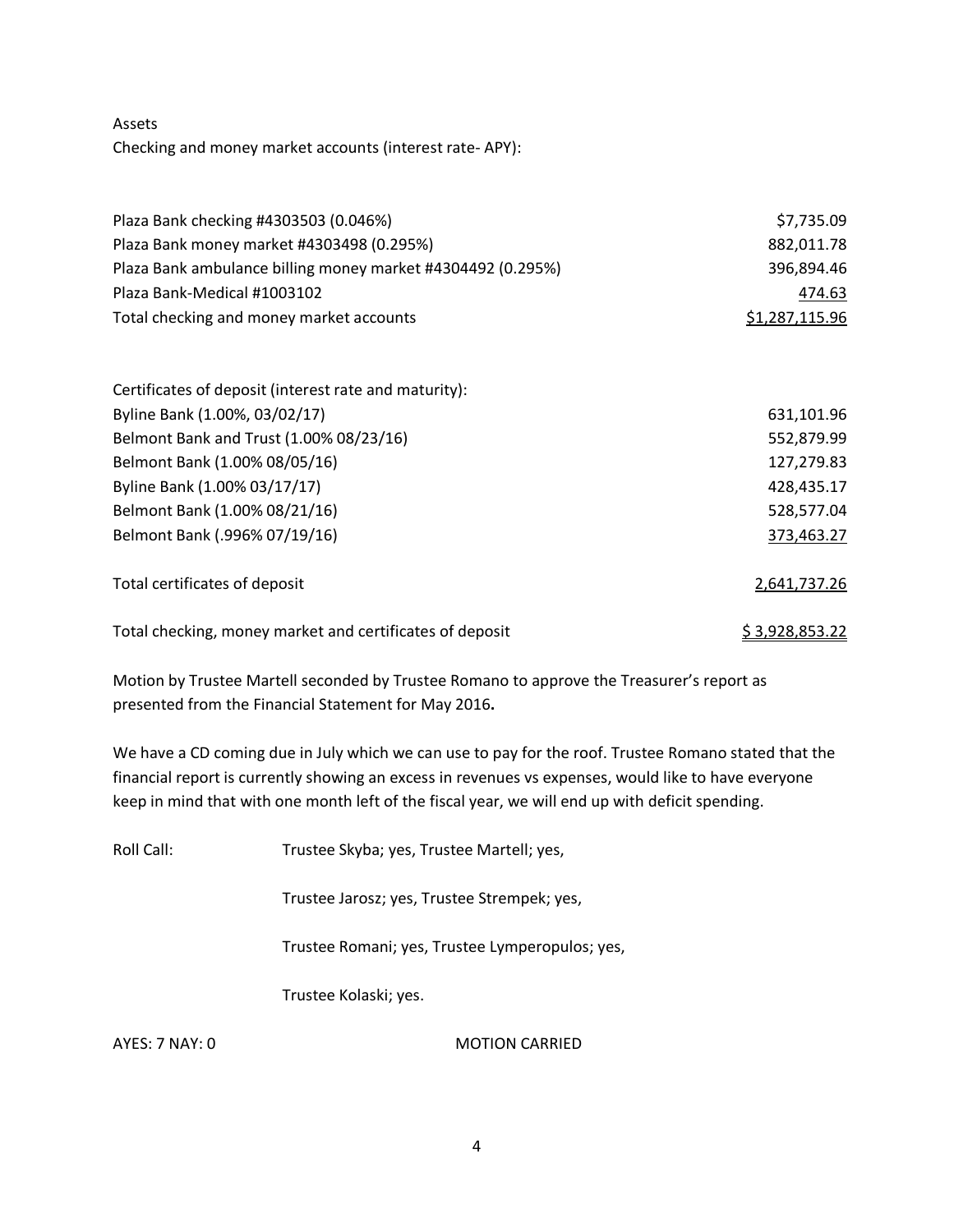### **Chiefs Report:**

All Trustees received a copy of the alarm report and training report.

All Trustees received a copy of the inspection report along with the list of completed inspections for this month.

The new candidate is on the agenda tonight. He is the number 1 candidate on the eligibility list. He has passed his background, psych and polygraph. He is scheduled for his medical physical tomorrow and will complete a stress test on Friday. He is currently working for Metro at the Elmhurst Fire Department. I will give him his conditional offer of employment tomorrow if it is approved tonight, as long as he passes all appropriate testing. He will begin on July  $1<sup>st</sup>$  on Gold Shift.

Update on the 75<sup>th</sup> anniversary. We have raised \$25,675 up to this point, we are confident that we will reach our goal of \$40,000. The August  $25<sup>th</sup>$  party is set with the catering from SMOKE. This is for the active and retired employees and the current Trustees and Commissioners and families. The monument is starting this week, it will have the 9 foot middle piece with a fireman holding the child, one side piece will have the fireman's prayer and the other side piece will have the granite hollowed out and the 911 steel mounted and covered with bullet proof glass. This will also have some wording on the 343 firefighters who lost their lives. The front lawn will be all stamped concrete with the foundation for the monument. The cost for the monument, concrete and foundation will be about \$40,000. On the 27<sup>th</sup> we will start at Biagios at 5pm, with dinner and some speeches from dignitaries with their proclamations. At 7pm we will head over to the firehouse to unveil the monument and have cake, cookies and coffee. We are working on invitations and save the dates at this time. Hats off to Deputy Chief Johnson who has collected pretty much all of this money. Anybody that donates \$1,000 or more will have their names engraved in some kind of plaque. On the day of the anniversary we will have something temporary made up to show all the donations and contributors. All the pictures of the current employees have been taken and Wayne will be putting together the 75<sup>th</sup> anniversary picture. Discussion of doing a group shot of the Trustees and Commissioners.

We received the IPRF grant and deposited into the general fund. I believe it was for \$14,400. We need to spend this on Firefighter safety. We have purchased a couple sets of bunker gear this year for \$5,000 and we need to purchase approximately 40 lengths of 2.5 inch hose at approximately \$400 each or \$16,000. I would like to put this on the July agenda after I get three quotes. Our current hose is now out of date even though it tests out perfectly.

We need to send a letter to another disabled fireman about his health insurance. I am putting the letter together and would like to send it out tomorrow but we need to come up with a date for a special meeting in case he wants to challenge it. We can have the meeting prior to our next monthly meeting on July  $11^{th}$  at 7pm. If he doesn't challenge, we can cancel the meeting.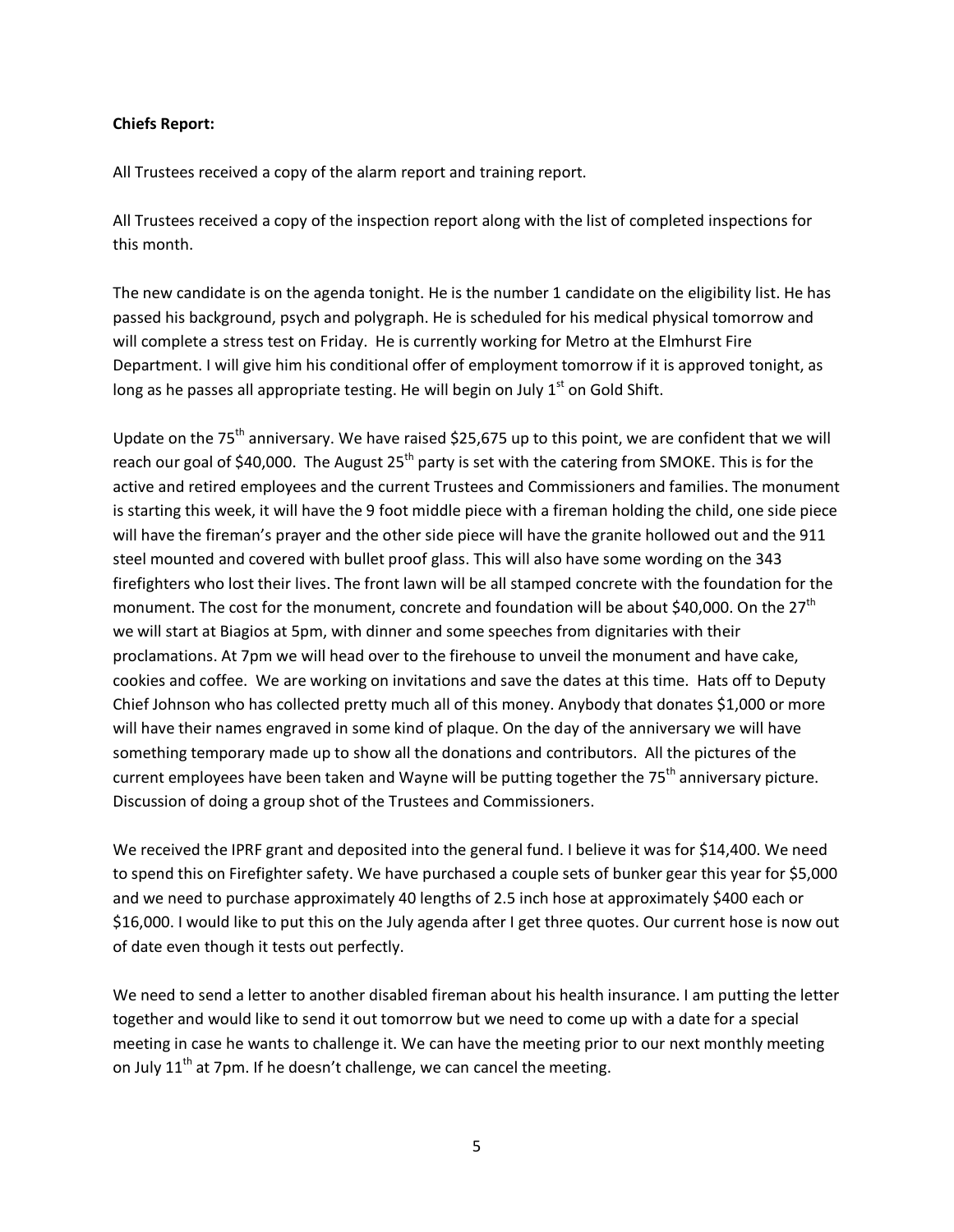We are in need of replacing our industrial dryer. It is 28 years old and has worked great. We are now having to push start the drum for it to work. If we buy one from the same company if would be about \$3,800. They told us it was time to get a new one. I can go out and get prices from other manufacturers or stick with the one that got us 28 years. Discussion.

We had three concrete contractors come out to measure the front for quotes for the stamped concrete and the foundation. They were all told that it needed to be prevailing wage and they needed to have it in by today. I received one from G-Cat for \$17,100 and the others I have not received. I have a motion on the agenda not to exceed \$17,100 and hopefully the other bids will come in.

Brad Virgils came in today and signed his PSEBA form for his insurance. At the next meeting there will need to be a vote saying that he will get this benefit.

Contacted Tim Sharpe today to do pension actuary and GASB 67 & 68 for \$2,500 and the pension fund will pay their part. Discussion on when it will get done. OPEB is being done by a different company. Discussion on the portion that is self-funded.

Motion by Trustee Skyba and seconded by Trustee Jarosz to accept the Chief's Report for May 2016 as presented by the Chief.

AYES: 7 NAY: 0 MOTION CARRIED

# **President Report:**

Trustee Martell stated he has nothing to report but wanted to thank the board for working very hard and Chief Stenson, Deputy Chief Johnson and Cyndi for everything they are doing. There is a lot going on.

### **Committee Reports:**

Finance Committee- Trustee Romano stated there is nothing to report but we need to get together to talk about the payment of the roof and to discuss the payroll, W2's and other accounting issues. Chief stated that we are meeting with Paychex in the morning to listen to what they have to say.

Building and Equipment Committee- Trustee Lymperopulos stated the concrete will be voted on and the staff should contact the contractor and let them know so it gets scheduled. After discussion on the roof and hearing about the alternate method Phil explained options and this is not the route for us. Discussion. We will wait to see what the recommendation is from STI.

Information Technology Committee - Chairman Strempek has nothing to report at this time.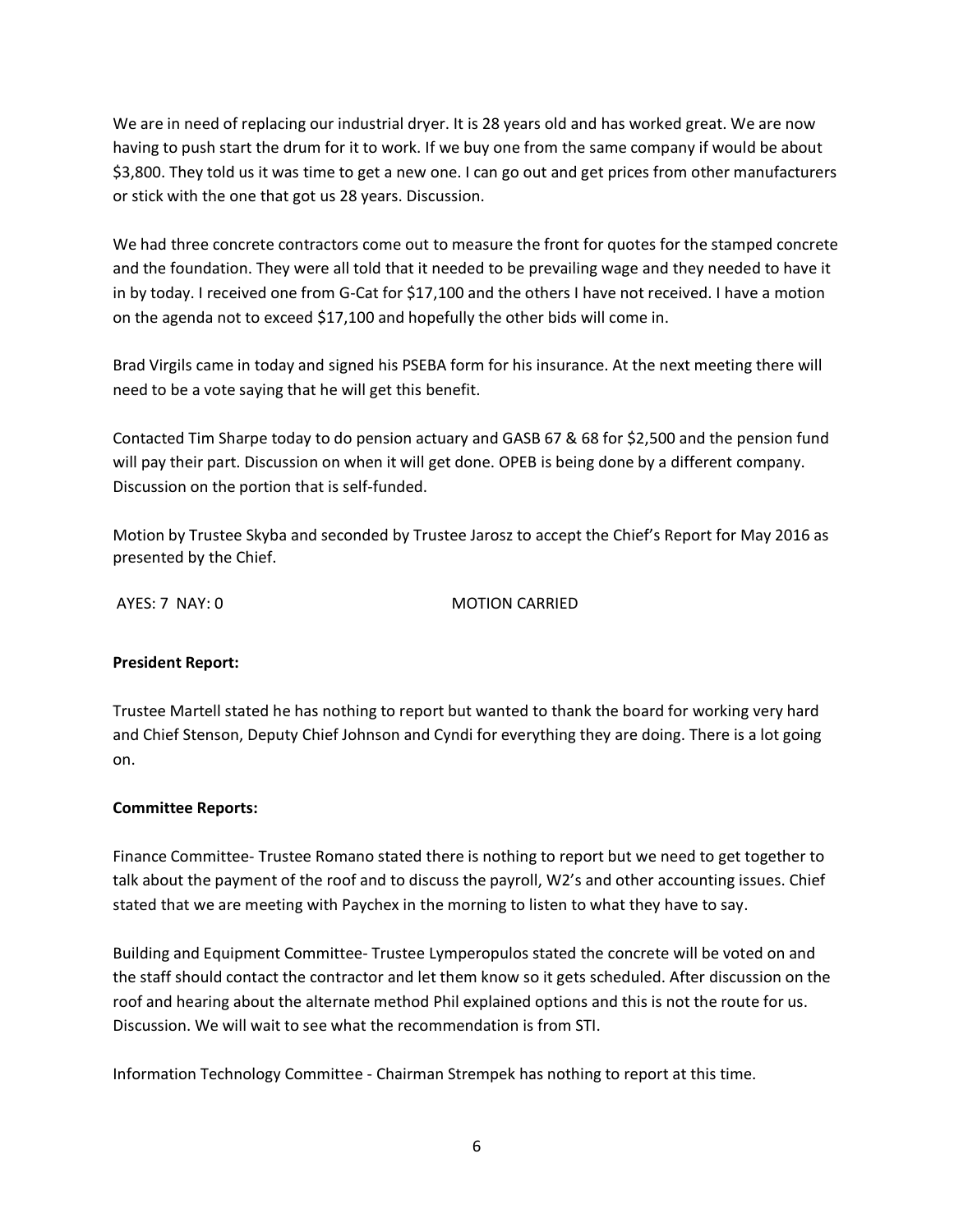Policy Committee- Trustee Kolaski stated they had a meeting with the chief; the policy is on the agenda for approval.

Strategic Planning Committee- Trustee Martell stated we're supposed to have a meeting but we will wait until the other projects slow down.

Human Capital Committee-Trustee Skyba stated they have not met but will soon.

Community Relations Committee- Trustee Jarosz stated that the Chief covered it but would like to have another meeting with the committee.

Pension Fund-Trustee Romano stated that at the last meeting they have asked to have Lauterbach and Amen get more up to date information. Discussion. Also, there was a hearing for an injured fireman and he was awarded a non-duty disability by a unanimous vote.

Trustee Kolaski is asking about the minutes for the committees and where they should go, Chief said to turn them into Cyndi and she can type them up and if needed can post and give them to the board members.

# **Old Business:**

None.

### **New Business**:

Motion by Trustee Lymperopulos and seconded by Trustee Jarosz to table the motion to accept the lowest responsible bid for the roof replacement project per the recommendation of STI.

Chief stated that they will probably need a special meeting before it gets too late and they cannot get a company to do the job. Discussion.

### AYES: 7 NAY: 0 MOTION CARRIED

Motion by Trustee Strempek and seconded by Trustee Romano to adopt and approve Ordinance #16-1, the Norwood Park Fire Protection District Tentative Budget and Appropriation for fiscal year 2016- 2017.

Trustee Martell stated that the finance committee did not meet to go over the tentative budget, but will for the final budget. Also the pension number used is from June 30, 2015 and the final budget we hope to have the numbers from June 30, 2016. Chief states that this may be difficult to do. We will have it for the Levy.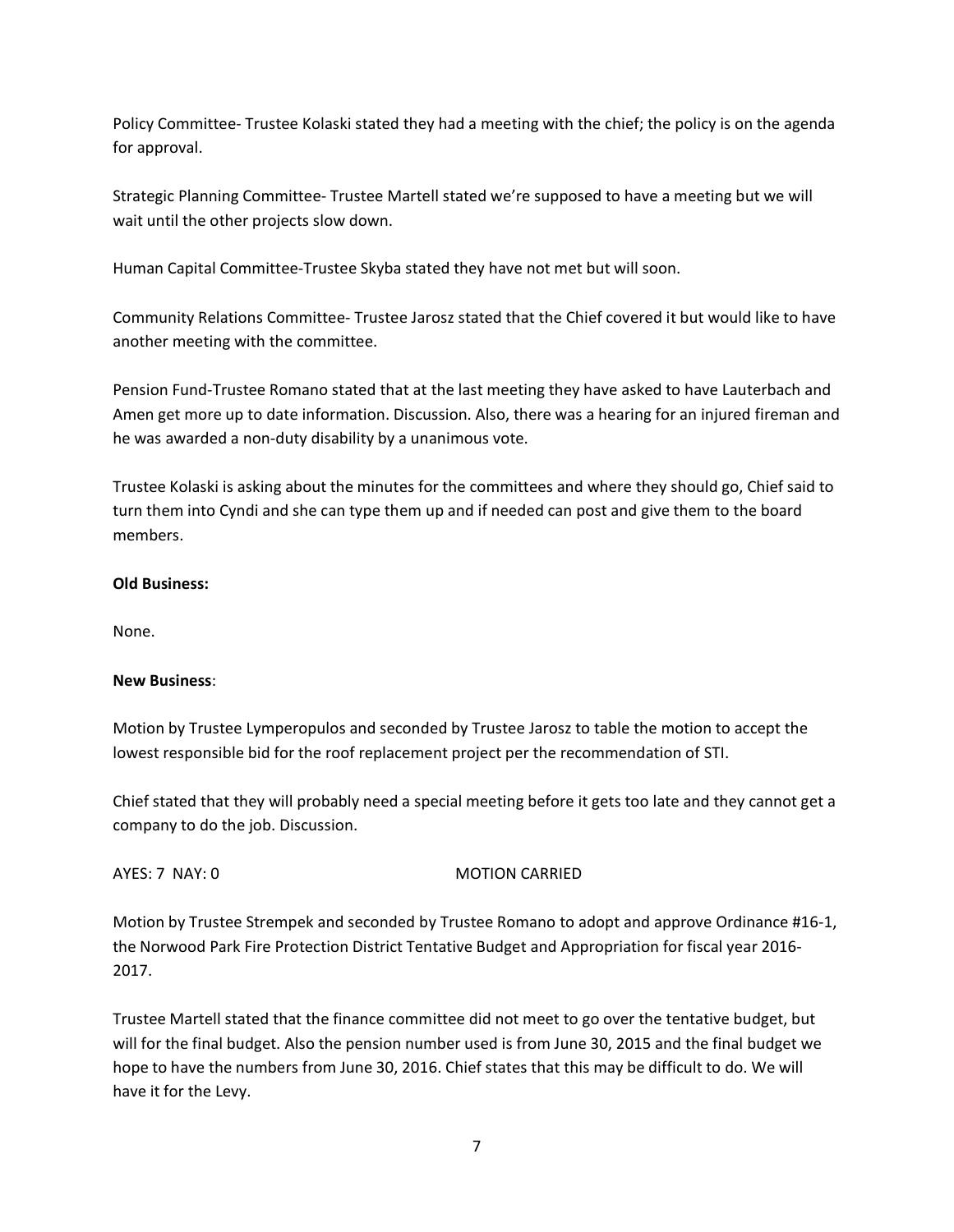Trustee Martell states that this budget takes into account the savings from the elimination of the inspection position and decrease in Paramedic contract. Trustee Martell commented on the OPEB and pension liability that will increase. Discussion

Roll Call: Trustee Skyba; yes, Trustee Martell; yes,

Trustee Jarosz; yes, Trustee Strempek; yes,

Trustee Lymperopulos; yes, Trustee Romano; yes,

Trustee Kolaski; yes.

AYES: 7 NAY: 0 MOTION CARRIED

Motion by Trustee Lymperopulos and seconded by Trustee Martell to approve Resolution #16-1, A Resolution authorizing the execution of a mutual aid agreement with the City of Park Ridge for Emergency Medical Services (EMS) Billing.

Chief explained how we do not balance bill our residents, but if Park Ridge ambulance comes in to our town to pick up our resident they will now be billed like we do and not be balanced billed which was the practice in the past.

Trustee Martell asked who wrote this agreement. Chief explained that our attorney wrote the Resolution and their attorney wrote the agreement.

Roll Call: Trustee Skyba; yes, Trustee Martell; yes,

Trustee Strempek; yes, Trustee Jarosz; yes,

Trustee Romano; yes, Trustee Lymperopulos; yes,

Trustee Kolaski; yes.

AYES: 7 NAY: 0 MOTION CARRIED

Motion by Trustee Skyba and seconded by Trustee Martell to approve Resolution #16-2, A Resolution for payment of Prevailing Wages for the Norwood Park Fire Protection District, Cook County, Illinois.

Roll Call: Trustee Skyba; yes, Trustee Martell; yes,

Trustee Jarosz; yes, Trustee Lymperopulos; yes,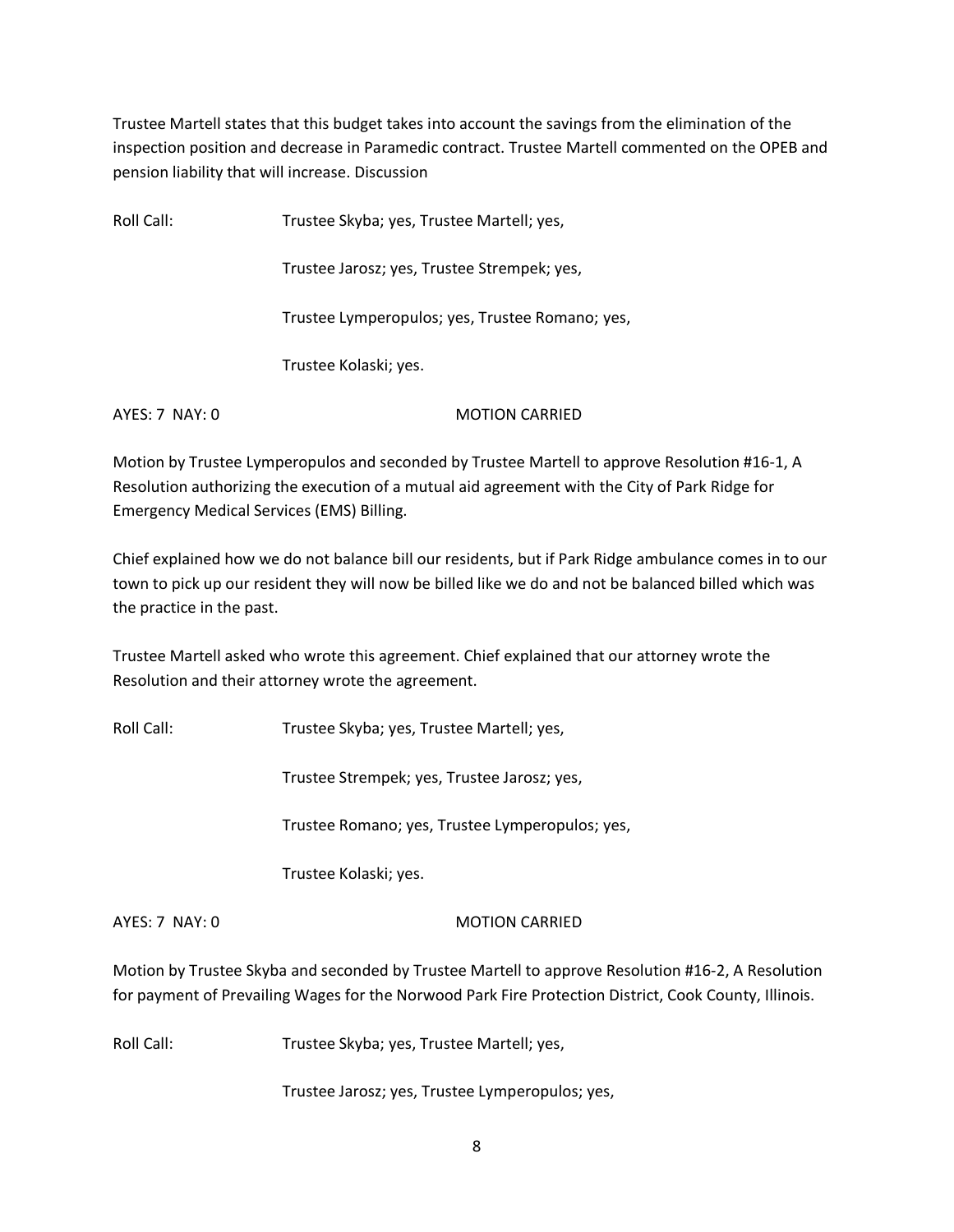Trustee Romano; yes, Trustee Strempek; yes,

Trustee Kolaski; yes.

AYES: 7 NAY: 0 MOTION CARRIED

Motion by Trustee Martell and seconded by Trustee Strempek to approve Resolution #16-3, A Resolution relating to the terms of employment for the position of Administrative Assistant to the Chief of the Fire Department.

Trustee Martell asked what increase she received. Chief stated 2.5% and she has done a great job this year and is taking classes towards an accounting degree.

Roll Call: Trustee Skyba; yes, Trustee Martell; yes,

Trustee Strempek; yes, Trustee Kolaski; yes,

Trustee Romano; yes, Trustee Lymperopulos; yes,

Trustee Jarosz; yes.

AYES: 7 NAY: 0 MOTION CARRIED

Motion by Trustee Kolaski and seconded by Trustee Lymperopulos to pass and approve the amended Norwood Park Fire Protection District Board of Trustees Policy Manual.

Roll Call: Trustee Kolaski; yes, Trustee Lymperopulos; yes,

Trustee Strempek; yes, Trustee Martell; yes,

Trustee Jarosz; yes, Trustee Skyba; yes,

Trustee Romano; yes.

AYES: 7 NAY: 0 MOTION CARRIED

Motion by Trustee Lymperopulos and seconded by Trustee Martell to hire candidate Simon Christensen from the eligibility list, per the recommendation of the Norwood Park Fire Board of Commissioners, effective July 1, 2016 contingent upon the passing of all appropriate testing.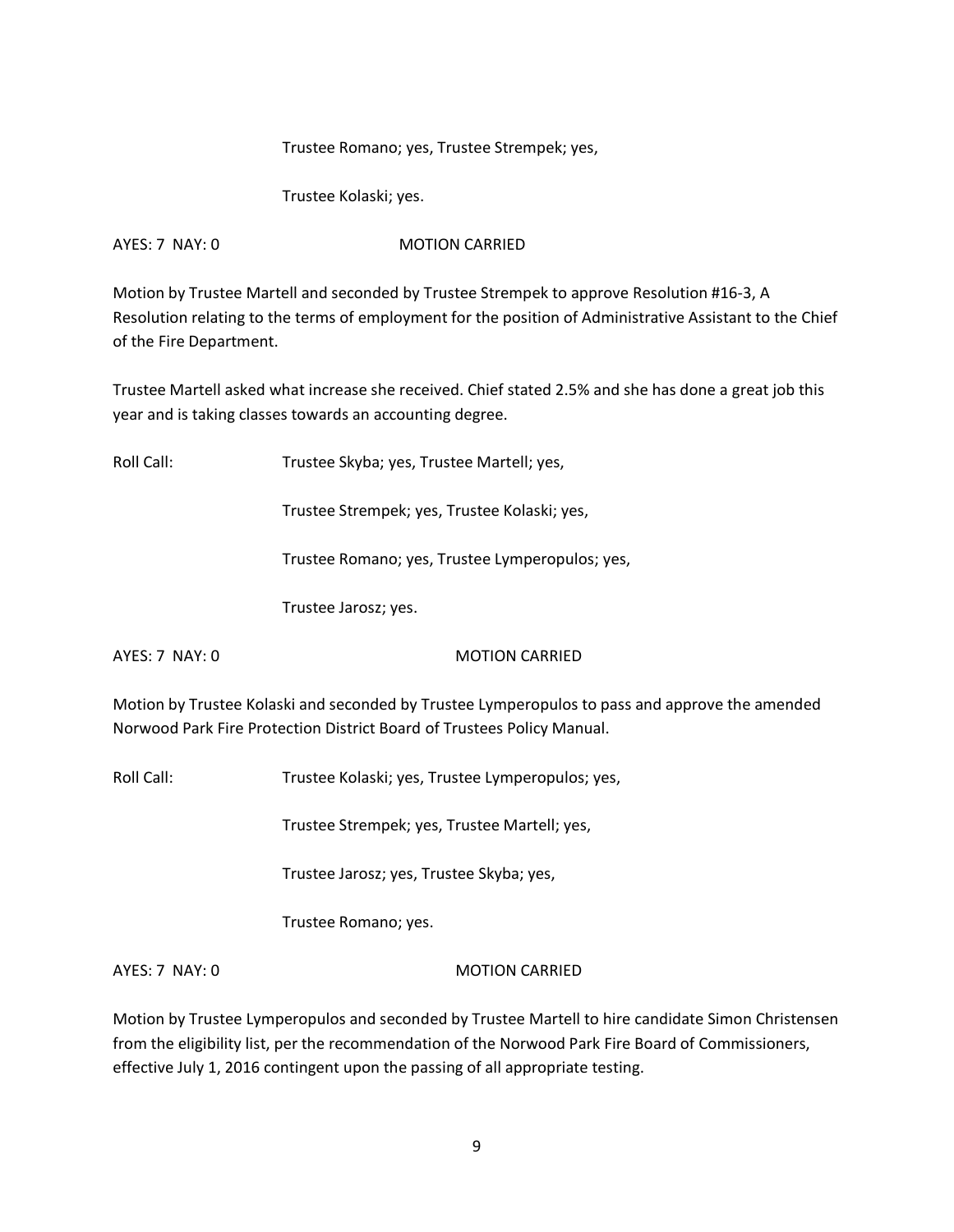Trustee Martell asked when the eligibility list expires, Chief states in about a year and a half.

Roll Call: Trustee Lymperopulos; yes, Trustee Martell; yes, Trustee Kolaski; yes, Trustee Romano; yes, Trustee Strempek; yes, Trustee Jarosz; yes, Trustee Skyba; yes.

AYES: 7 NAY: 0 MOTION CARRIED

Motion by Trustee Strempek and seconded by Trustee Kolaski to approve Lauterbach and Amen, LLP to provide monthly accounting assistance to the Norwood Park Fire Protection District for year ended June 30, 2017 at a cost of \$1,085 per month, and year-end audit support for fiscal year June 30, 2017 at a cost of \$1,085.

Trustee Romano asked if part of this agreement has a 30 day notice for termination? Trustee Martell asked if we went out for bid even though you don't need to, Chief states that we did not. Trustee Martell states that he is not happy with their services and the finance committee needs to meet and discuss. He states they did not catch the depreciation problem; they are not doing the accruals for vacation and sick time and the financials were late. Trustee Lymperopulos asked if this is a company we should stay with? Trustee Romano states that it needs to go to finance committee to review and with the clause for leaving in 30 days we have our out. Discussion. Trustee Martell states that he was not happy with them taking over payroll because it is our biggest outflow of cash and it is electronic. He feels there is no internal control with them doing both. Discussion.

Roll Call: Trustee Skyba; no, Trustee Martell; no,

Trustee Jarosz; yes, Trustee Strempek; yes,

Trustee Lymperopulos; yes, Trustee Romano; yes,

Trustee Kolaski; yes.

AYES: 5 NAY: 2 MOTION CARRIED

Motion by Trustee Jarosz and seconded by Trustee Strempek to approve Lauterbach and Amen, LLP to provide semi-monthly payroll services, quarterly and annual payroll tax returns including W2's to the Norwood Park Fire Protection District effective July 1, 2016 at a cost of \$220 per month.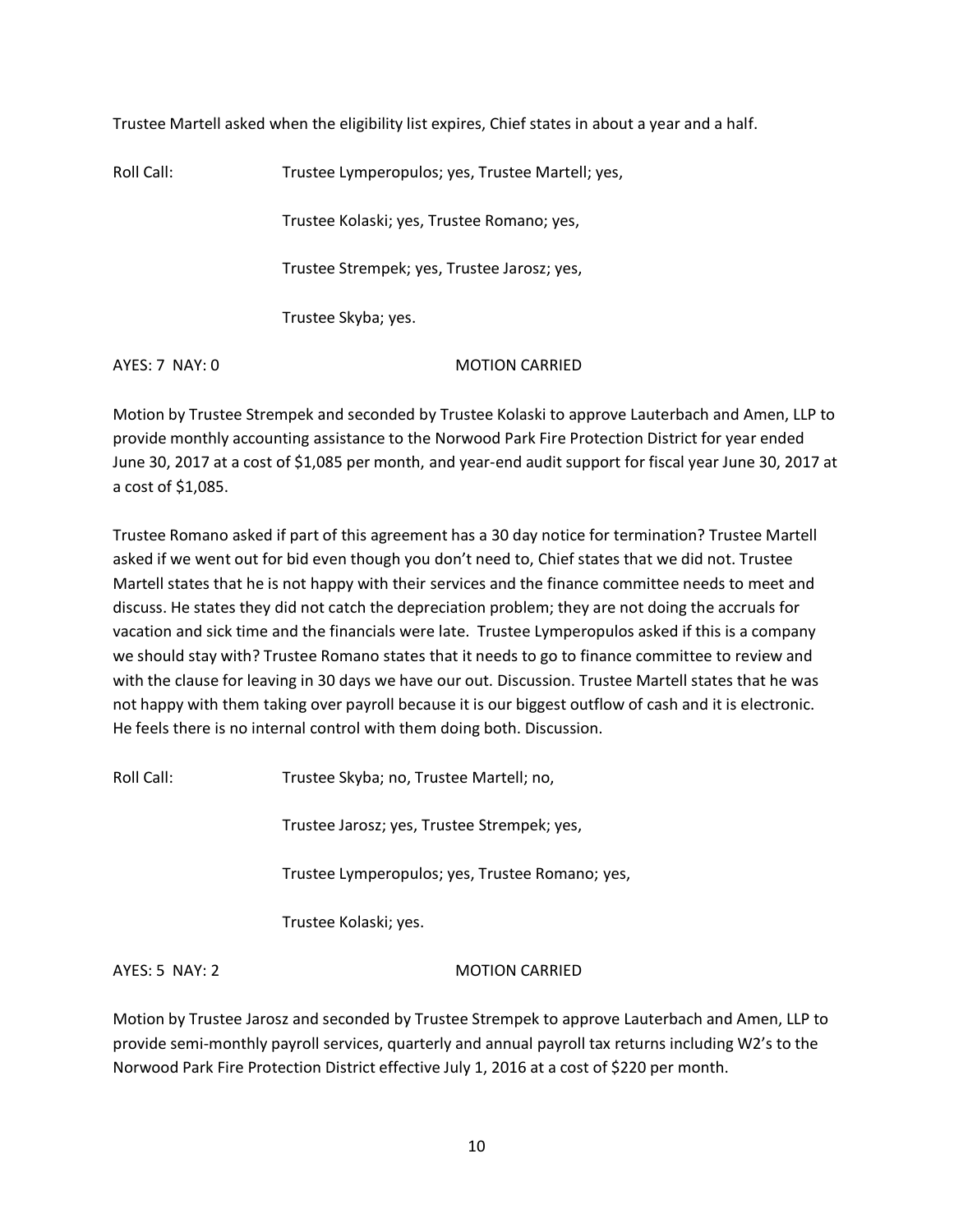Trustee Kolaski asked why this is as of July 1 and not calendar year with the W2's. Chief stated that is why he would like to keep them until January to finish out the year and W2's. Trustee Jarosz asked if there was a 30 day clause to cancel with them for payroll as well, Trustee Martell stated there was. Trustee Martell stated that switching accounting firms in the middle of the year is not good with the fiscal year. It is a 30 day out clause but does not spell out what will happen at the point when you leave. It is a very vague and misleading document. Trustee Lymperopulos asked if they are looking to go elsewhere, Trustee Romano stated that yes that is what they believe will happen but the finance committee is meeting to discuss it.

Roll Call: Trustee Skyba; yes, Trustee Martell; no,

Trustee Jarosz; yes, Trustee Strempek; yes,

Trustee Lymperopulos; yes, Trustee Romano; yes,

Trustee Kolaski; yes.

AYES: 6 NAY: 1 MOTION CARRIED

Trustee Martell stated that he voted no on principle because he wants them to know that he does not like their work.

Motion by Trustee Martell and seconded by Trustee Skyba to approve the payout of sick time, vacation time and personal days in the amount of \$8,264.61 to Alan Nagrocki who was awarded a non-duty disability, amount to be paid out on the June  $16<sup>th</sup>$ , 2016 payroll.

Roll Call: Trustee Martell; yes, Trustee Skyba; yes,

Trustee Strempek; yes, Trustee Jarosz; yes,

Trustee Kolaski; yes, Trustee Lymperopulos; yes,

Trustee Romano; yes.

AYES: 7 NAY: 0 MOTION CARRIED

Trustee Martell asked the chief to explain this motion- Chief stated that they had three companies to come out to bid, one does not wish to bid. The concrete is being donated by Ozinga which is about \$1,500 in concrete. G-Cat is the lowest bid. Trustee Lymperopulos states that he has seen his work and they do great work.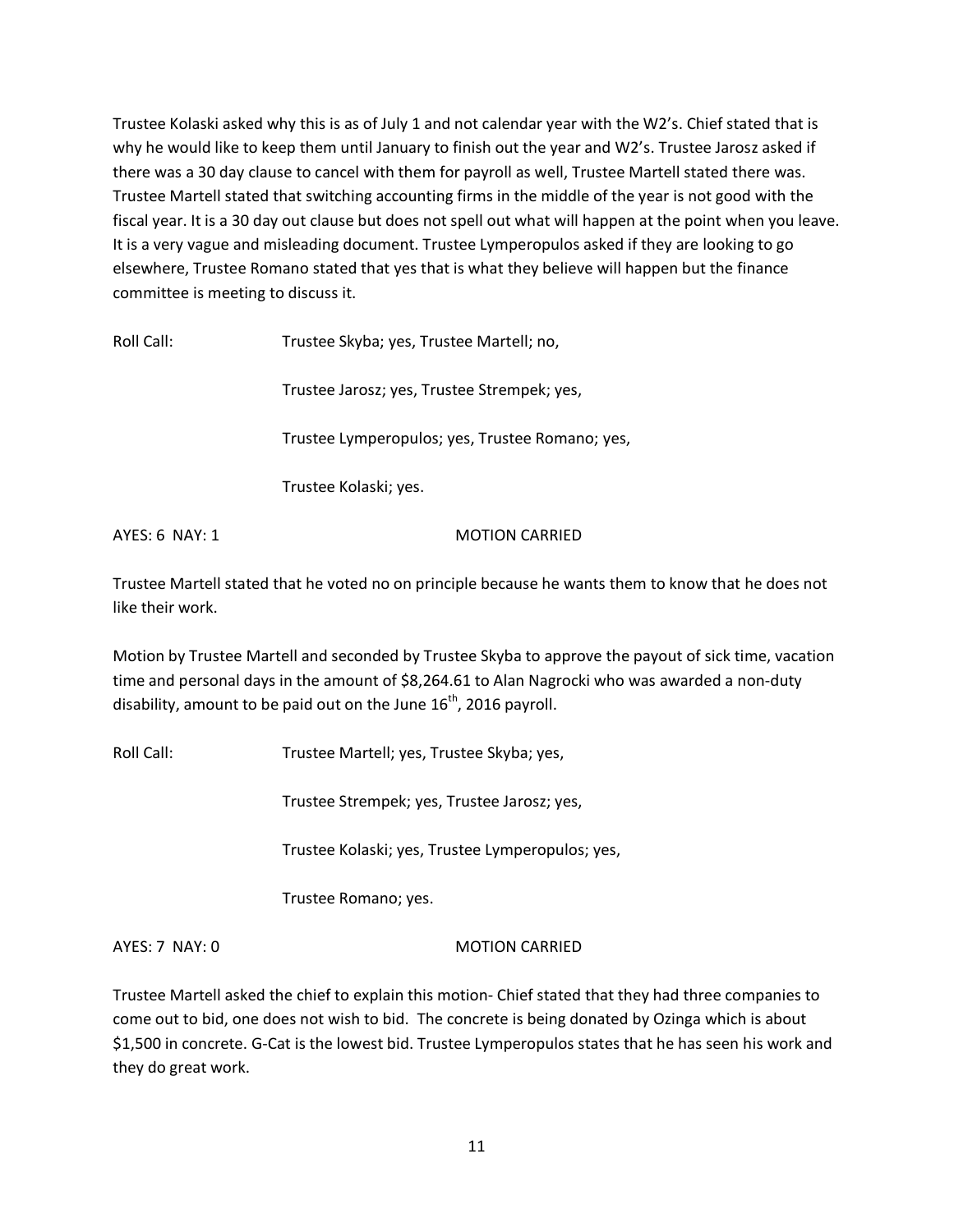Motion by Trustee Lymperopulos and seconded by Trustee Martell to approve the installation and materials of the stamped concrete project and foundation of the monument from G-Cat Concrete Specialist at a cost not to exceed \$17,060.00.

Roll Call: Trustee Lymperopulos; yes, Trustee Martell; yes,

Trustee Kolaski; yes, Trustee Romano; yes,

Trustee Strempek; yes, Trustee Skyba; yes,

Trustee Jarosz; yes.

AYES: 7 NAY: 0 MOTION CARRIED

Trustee Martell states we are doing this to balance our funds.

Motion by Trustee Martell and seconded by Trustee Lymperopulos to approve the transfer of the following:

\$5,000 from Corporate Sick Buyback to Corporate Legal Fees

\$5,000 from Ambulance Sick Buyback to Ambulance Legal Fees

\$9,700 from Corporate Sick Buyback to Corporate Payroll Salaries

\$9,700 from Ambulance Sick Buyback to Ambulance Payroll Salaries

\$7,000 from Corporate Fire Truck Operating to Corporate Payroll Salaries

\$7,000 from Ambulance Fire Truck Operating to Ambulance Payroll Salaries

\$3,000 from Corporate New Equipment Purchase to Corporate Payroll Salaries

\$3,000 from Ambulance New Equipment Purchase to Ambulance Payroll Salaries

\$1,000 from Corporate Contingency to Corporate Payroll Salaries

\$1,000 from Ambulance Contingency to Ambulance Payroll Salaries

Trustee Martell states that the shortages are in legal fees and salaries. Discussion.

| Roll Call: | Trustee Martell; yes, Trustee Lymperopulos; yes, |  |
|------------|--------------------------------------------------|--|
|            |                                                  |  |

Trustee Romano; yes, Trustee Kolaski; yes,

Trustee Skyba; yes, Trustee Jarosz; yes,

Trustee Strempek; yes.

AYES: 7 NAY: 0 MOTION CARRIED